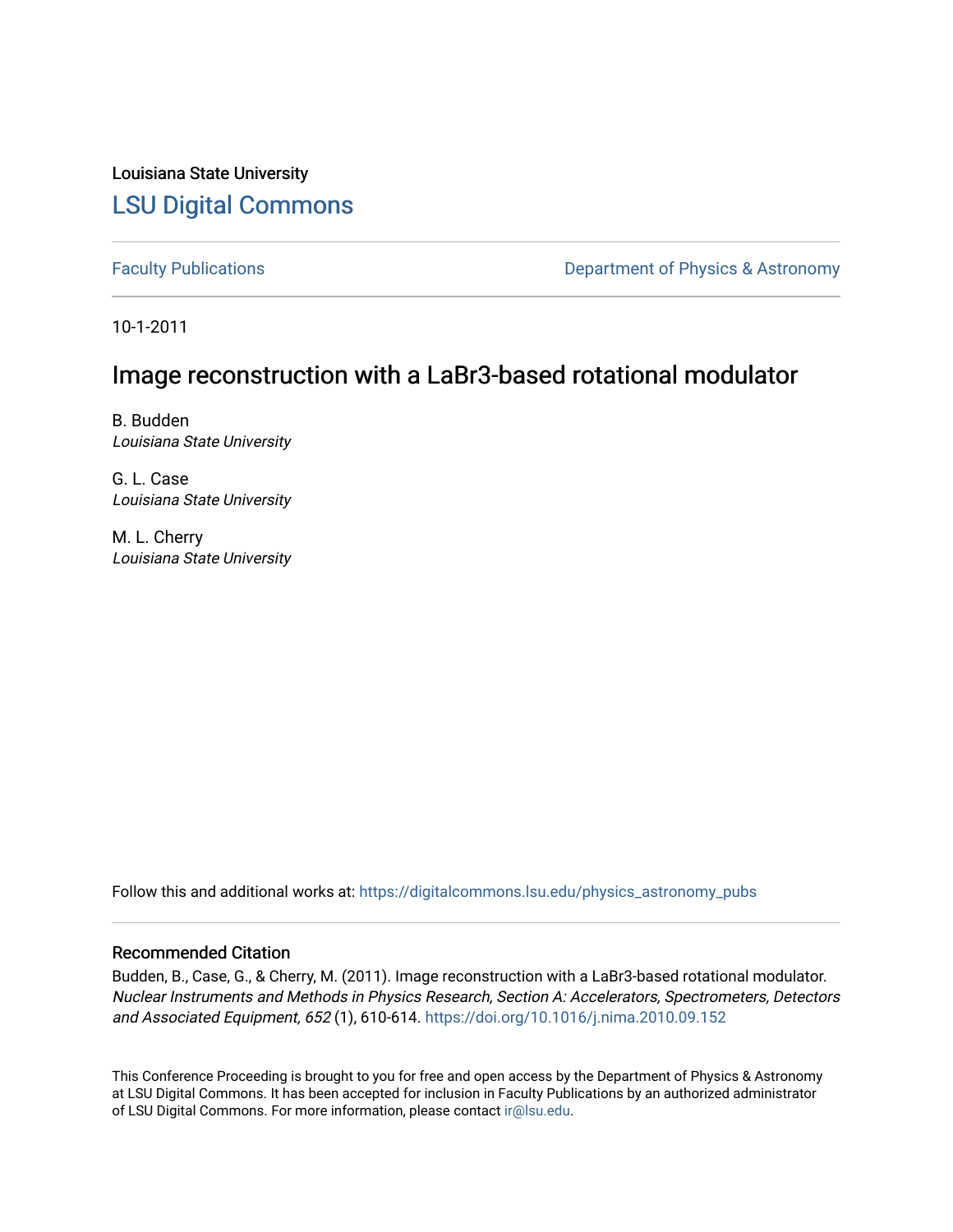# Image Reconstruction with a LaBr<sub>3</sub>-based Rotational Modulator

B. Budden, G.L. Case, M.L. Cherry

*Department of Physics* & *Astronomy, Louisiana State University, Baton Rouge, LA, USA 70803*

## **Abstract**

A rotational modulator (RM) gamma-ray imager is capable of obtaining significantly better angular resolution than the fundamental geometric resolution defined by the ratio of detector diameter to mask-detector separation. An RM imager consisting of a single grid of absorbing slats rotating ahead of an array of a small number of position-insensitive detectors has the advantage of fewer detector elements (i.e., detector plane pixels) than required by a coded aperture imaging system with comparable angular resolution. The RM therefore offers the possibility of a major reduction in instrument complexity, cost, and power. A novel image reconstruction technique makes it possible to deconvolve the raw images, remove sidelobes, reduce the effects of noise, and provide resolving power a factor of 6 – 8 times better than the geometric resolution. A 19-channel prototype RM developed in our laboratory at Louisiana State University features 13.8◦ full-angle field of view, 1.9◦ geometric angular resolution, and the capability of resolving sources to within 35' separation. We describe the technique, demonstrate the measured performance of the prototype instrument, and describe the prospects for applying the technique to either a high-sensitivity standoff gamma-ray imaging detector or a satelliteor balloon-borne gamma-ray astronomy telescope.

*Keywords:* Rotational Modulator, Lanthanum Bromide, Deconvolution, Image Reconstruction, Gamma-Ray Imaging

## **1. Introduction**

Imaging hard x-ray and gamma-ray photons is not possible using traditional focusing techniques. Instead, an indirect technique must be used, such as spatial/temporal modulation or Compton scattering. A single-grid Rotational Modulator (RM) is one such instrument, which combines the advantages of two more-commonly used imagers: the spatially-modulating coded aperture and the temporally-modulating double-grid Rotating Modulation Collimator (RMC).

A coded aperture (Fig. [1,](#page-1-0) left) [\[1,](#page-4-0) [2,](#page-4-1) [3\]](#page-4-2) consists of a mask of opaque and transparent pixels (typically equal numbers of each, resulting in a 50% "throughput") arranged in a specific pattern. The source distribution in the object scene casts a shadow of the mask onto a position-sensitive detection plane. Angular resolution of the instrument is given by the ratio of mask pixel size to mask-detection plane separation, and can be made very good in practice. However, the size of the detection plane elements must be small enough to allow for adequate measurement of the shadow (less than or equal to half the mask pixel size in order to satisfy the Nyquist criterion). For a high-sensitivity, large-area instrument, this requirement results in a high number of readout channels, increasing cost and complexity.

A Rotational Modulation Collimator (Fig. [1,](#page-1-0) middle) [\[4,](#page-4-3) [5](#page-4-4)] is one of a class of temporal modulators. It consists of two concentric offset grids of slats above a single position-insensitive detector. As the grids rotate in tandem, photons from off-axis sources will be modulated before detection. The detector measures a time history of counts, unique to the source distribution in the object scene. The angular resolution of the RMC, like the coded aperture, is defined by the width of the slat spacing

*Preprint submitted to Nuclear Instruments and Methods in Physics Research A October 30, 2018*

Coded Aperture RMC RM

<span id="page-1-0"></span>Figure 1: Basic structure of three multiplexing imagers. All instruments consist of a detection plane situated below a suspended mask which spatially or temporally modulates incident photons. The RM shares its rotating grid in common with the RMC, and its single-grid and multiple detector elements with the coded aperture.

divided by the mask-detector separation. Since the slat spacing can easily be made small, the RMC is capable of excellent angular resolution, despite having only a single readout channel. The secondary grid, however, reduces the sensitivity of the instrument (25% throughput) and increases the overall weight.

A Rotational Modulator (Fig. [1,](#page-1-0) right) [\[6](#page-4-5), [7\]](#page-4-6) is another temporal modulation imager, but consists of only a single grid of opaque slats suspended above a small array of detectors. For a large-area gamma-ray detector, where the grid must be thick and correspondingly massive, the use of one rather than two grids can potentially be a significant advantage. The slat widths, slat spacing, and detector diameters are equal. The grid is rotated, periodically blocking photons incident on the instrument. This time-dependent shadow is recorded by the detectors as a history of counts during an entire exposure and then folded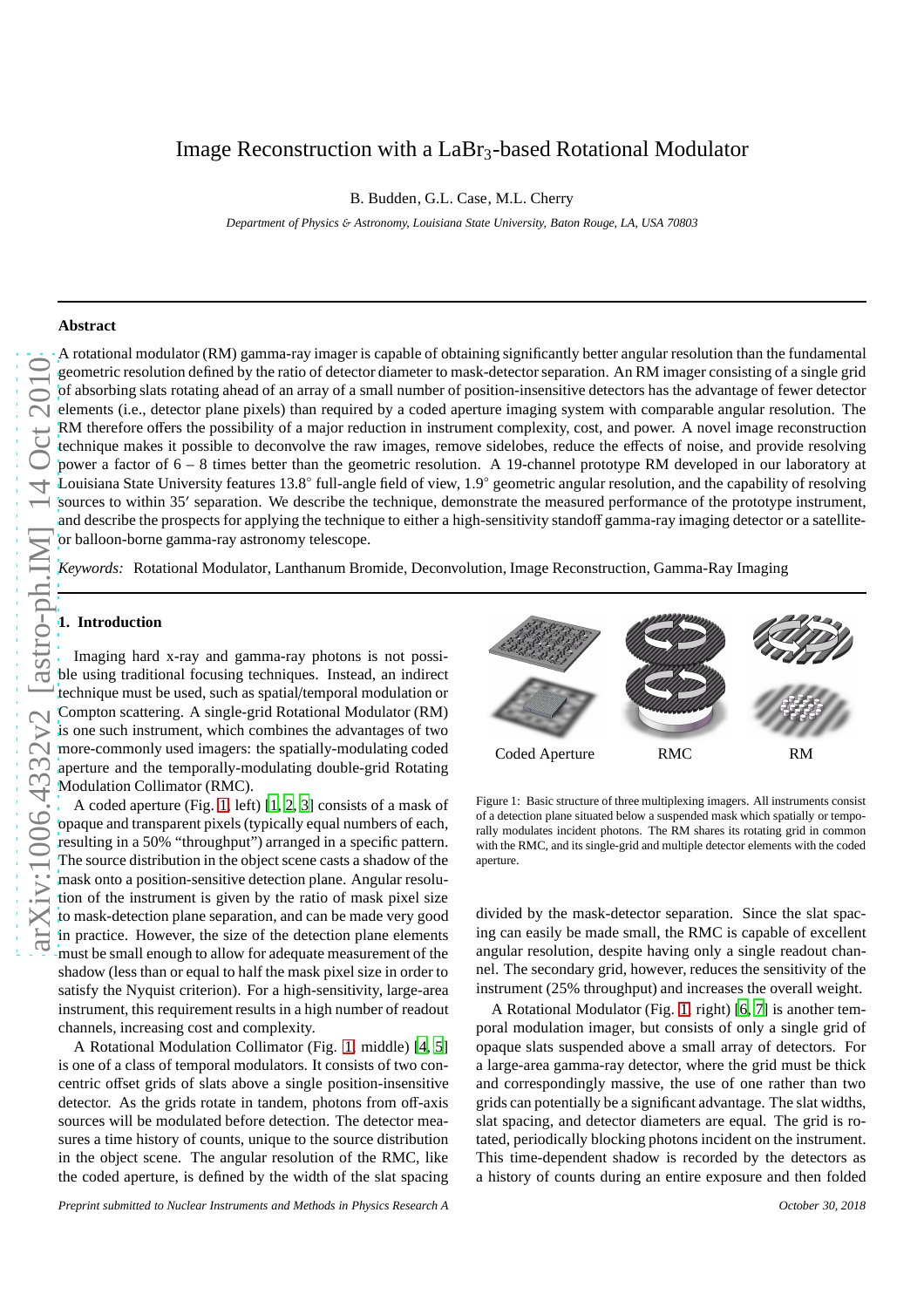

<span id="page-2-0"></span>Figure 2: (Top) Deterministic count profiles for a single point source viewed from three detector positions. The horizontal scale is grid rotation phase, while the vertical scale is unit source intensity. (Bottom) The point-spread function of the prototype LaBRAT RM imager described in the text in sec. [3](#page-3-0) below, with axes in degrees.

modulo the grid rotational period to produce a single count profile for each detector. With temporal modulation and modest detection plane spatial resolution, the RM shares the advantages of both the coded aperture and the RMC. It maintains high sensitivity with a 50% throughput, low weight, and has a relatively simple readout system. Again, the intrinsic geometric angular resolution is defined by the ratio of slat spacing to maskdetector separation. Since this spacing must be equal to the detector diameters, this geometric resolution is effectively limited. Thus, for the advantages of the RM to fully outweigh those of other multiplexing instruments, the reconstruction technique must be capable of resolving images beyond the geometric resolution, i.e. it must achieve "super-resolution."

In the sections below, we briefly describe the iterative "Noise Compensating Algebraic Reconstruction" (NCAR) algorithm that has been developed to deconvolve RM images, the prototype RM imager that has been constructed in our laboratory at Louisiana State University (LSU), and the measurement results that demonstrate the ability of the RM to image sources in the presence of background and to provide super-resolution several times better than the geometric resolution. We conclude

by describing the design of an RM telescope suitable for highsensitivity stand-off gamma-ray measurements or gamma-ray astronomy observations on a high altitude balloon platform.

#### **2. Image Reconstruction**

The RM grid rotates at a fixed frequency  $\omega$ . An object scene *S* (*n*) produces a time history of counts in each detector *d*,

$$
O_d(t) = \sum_{n} P_d(n, t) S(n) + N_d(t).
$$
 (1)

The instrument response  $P_d(n, t)$  is a collection of precalculated count profiles for all possible source locations *n* within the object scene. Fig. [2](#page-2-0) (top) shows count profile examples of the same source viewed by detectors at three different positions.

To reconstruct the object scene, a cross-correlation image is first generated by the summed convolution of the measured count profiles from each detector with the instrument response:

$$
C(n) = \sum_{d} \sum_{t} P_d(n, t) O_d(t) = \sum_{n'} P'(n', n) S(n') + N(n), \quad (2)
$$

where

$$
P'(n',n) = \sum_{d} \sum_{t} P_d(n',t) P_d(n,t).
$$
 (3)

The cross-correlation image for a point source reveals the PSF to have a ring pattern centered on the source location (Fig. [2,](#page-2-0) bottom). Algebraic solutions attempt to solve directly for the object scene by deconvolution of the cross-correlation with the PSF. Direct Demodulation (DDM) [\[8](#page-4-7)] is one such technique, which solves the system of equations iteratively while enforcing a positivity condition as a physical constraint on the reconstruction. DDM has been previously shown by its authors to provide super-resolution for RMCs [\[9\]](#page-5-0), and we have shown the same ability with RMs in simulation where little or no noise exists [\[10\]](#page-5-1). Unlike a statistical technique, however, any algebraic reconstruction method inherently requires that the reconstructed image agrees exactly with the data. Since the data include statistical uncertainty from source and background measurements, this technique may lead to spurious source reconstructions and inaccurate true source locations when the measured signal-tonoise ratio (SNR) is low.

NCAR is an iterative method devised to compensate for the presence of noise in the data [\[11](#page-5-2)]. The algorithm is based on the DDM technique but includes compensation for noisy data to suppress fluctuations. A modified Gauss-Seidel method is used to solve for the object scene [\[12\]](#page-5-3). A randomized background layer, derived from Poisson uncertainty in the data, is then added to the cross-correlation image at each iteration. Once the reconstruction converges to the data as well as possible given the noise limitations, subsequent reconstructions are combined in a running average; spurious random peaks are suppressed while true sources remain.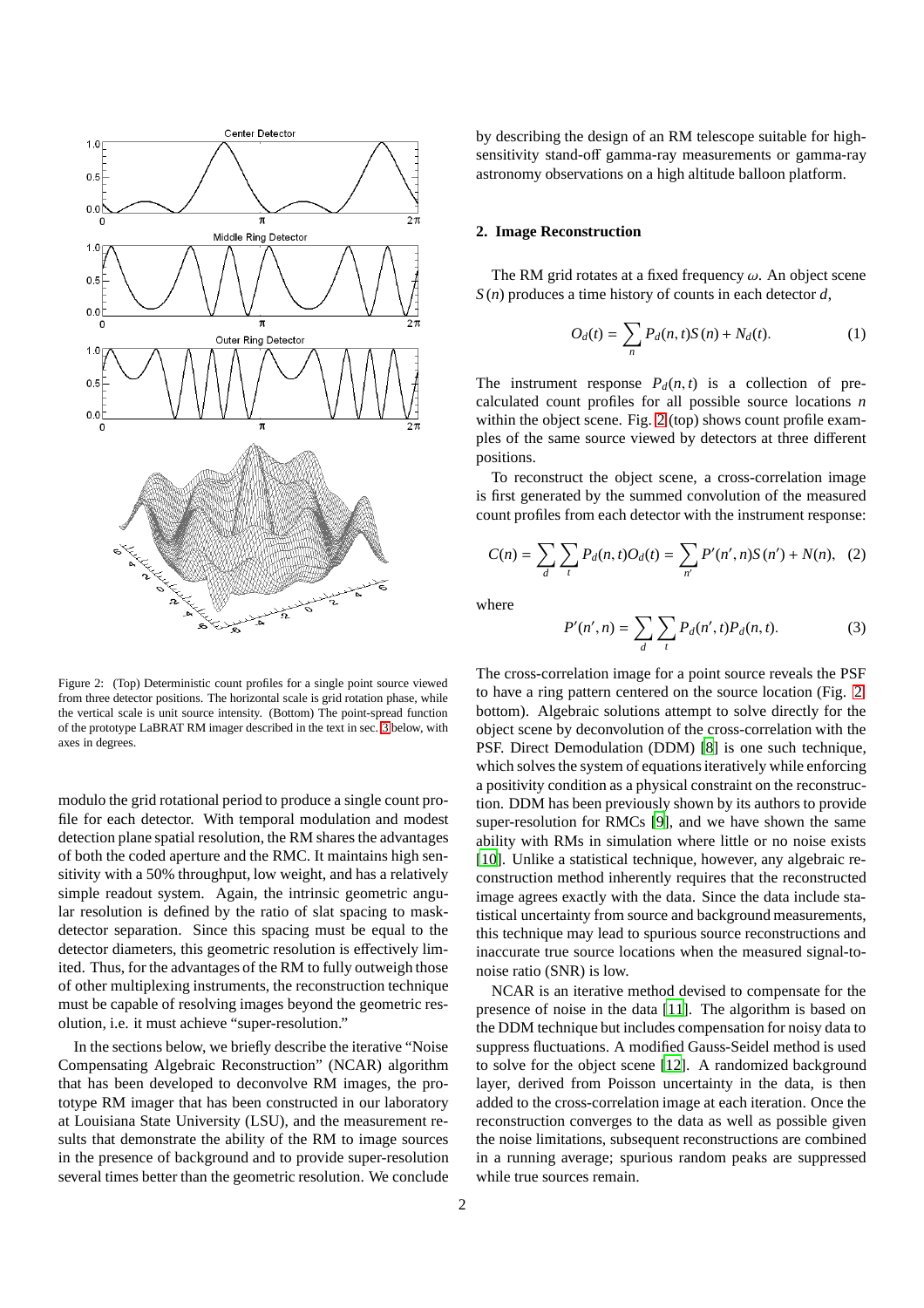

Figure 3: (Left) Photograph of the LaBRAT instrument. (Right) Closeup of LaBRAT's detection plane.

## <span id="page-3-1"></span><span id="page-3-0"></span>**3. Prototype RM Imager**

The Lanthanum Bromide-based Rotating Aperture Telescope (LaBRAT, Fig. [3\)](#page-3-1) is a laboratory prototype RM developed at LSU [\[13\]](#page-5-4). It was designed to verify the feasibility of the RM technique and the reconstruction algorithm, and as a pathfinder experiment to an eventual high-altitude balloon mission for gamma-ray astronomy in the 30 – 700 keV energy range. While the RMC has seen limited use in gamma-ray imaging (e.g. [\[14\]](#page-5-5)), the authors are aware of only one other single-grid RMtype instrument; the WATCH experiment [\[15,](#page-5-6) [16\]](#page-5-7), however, uses a unique and different system of detection than LaBRAT.

The LaBRAT mask is a 2' diameter grid of eight  $1.5'' \times 24''$  $\times$  0.75″ thick lead slats, spaced 1.5″ apart. The slats are supported by an aluminum structure, and sandwiched between two sections of PVC pipe. The grid sits atop four roller bearings to allow for free rotation. A servo motor is attached by a belt and drives the mask to rotate at approximately 10 rpm. Four photointerrupters are mounted around the grid in order to orient the mask and allow for subsequent folding of the count profiles.

The detection plane is composed of nineteen Cerium-doped Lanthanum Bromide (Ce:LaBr3) BrilLanCe 380 scintillators manufactured by Saint-Gobain  $[17]$ . LaBr<sub>3</sub> provides excellent energy resolution compared to other inorganic scintillators (< 3% FWHM at 662 keV) due primarily to its high light yield. Each detector is hermetically sealed in an aluminum housing with a glass window on one end; this end is optically coupled to a 1.5′′ Electron Tubes 9102B photomultiplier tube. The detection plane is offset ∼1.2 m from the mask, defining a 13.8◦ full-angle field of view and 1.9◦ geometric angular resolution.

The data acquisition system was custom designed and built for LaBRAT. Each PMT anode signal is fed into a separate channel on the data acquisition front end module (FEM), where the signal is split; one of the signals goes to the pre-amplifier circuit and is eventually digitized, while the other is used for triggering. Currently, the system is capable of reading 32 channels, but has been designed with a larger system in mind, suitable for a balloon-flight instrument, and so is easily scaled.



Figure 4: Normalized measured count profiles for a middle and outer-ring detector for one of the observations shown in Figure [5.](#page-4-8)

#### **4. Results**

Monte Carlo simulation results have been reported in [\[11\]](#page-5-2). Here, two 50  $\mu$ Ci <sup>137</sup>Cs sources are used to demonstrate the measured resolving power of LaBRAT. The sources are placed ∼10 m from the detection plane. Since the RM was designed primarily as a far-field imager, the reconstruction algorithm assumes photons from a source are mutually parallel when incident on the instrument. Parallax can degrade the image, and so this distance provides a suitable tradeoff between minimal parallax and higher measured source rate. With a 5 Hz per source count rate and 30 Hz background in the selected energy range, exposure times of 5 – 10 hours are used for these measurements.

The sources are placed at varying angular separations and imaged (Fig. [5\)](#page-4-8). The 0.75″ thick mask only attenuates  $\sim$  90% of the 662 keV photons observed, and so an absorption term is included in the calculation of the count rate profile  $P_d(t)$ . At 2°22′, the cross-correlation image shows the two sources, and the reconstruction successfully removes the sidelobes. At 1 ◦46′ , almost equal to the geometric resolution of the instrument, the cross-correlation image begins to deteriorate. At even smaller angular separations ( $1°10'$  and 35'), only a single central peak is visible in the cross-correlations. In all four cases, however, the final reconstructions derived from the NCAR algorithm are able to deconvolve the data and fully resolve the two sources down to a separation of at least 35′ , successfully achieving super-resolution of a factor greater than 3. As additional improvements are made to the prototype, resolving power of  $15 - 20'$  is expected, as has been shown in simulation [\[10](#page-5-1)].

# **5. Discussion and Conclusions**

Coupled with an appropriate reconstruction technique, it appears that a rotational modulator is a suitable alternative to a coded aperture. It maintains the same throughput, and is capable of achieving comparable angular resolution with a far simpler and cheaper detection plane. We have built and tested a laboratory prototype, LaBRAT, to demonstrate this concept, and have shown the ability to achieve angular resolution ∼ 3× better than the intrinsic geometric angular resolution defined by the instrument.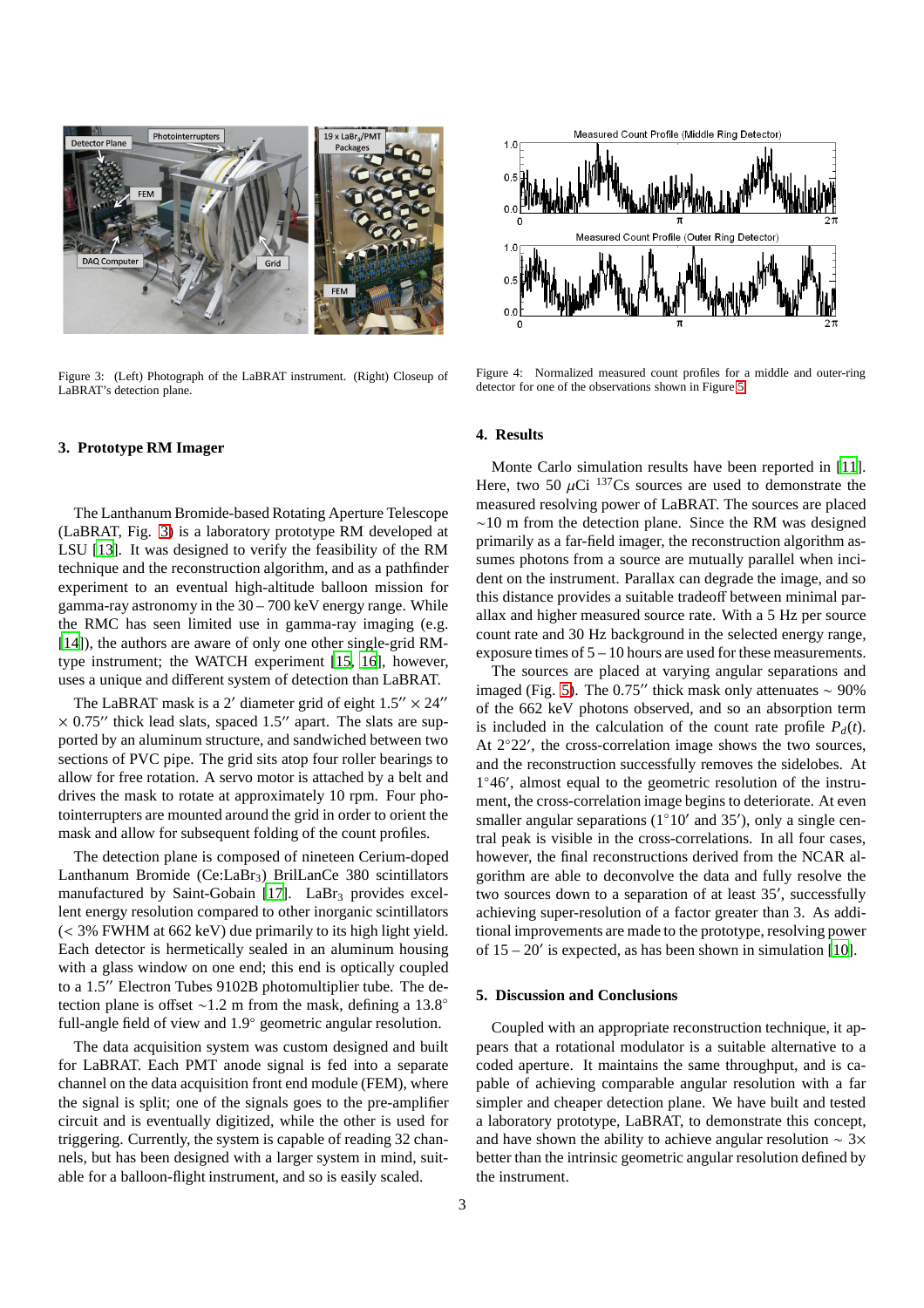

<span id="page-4-8"></span>Figure 5: Contour plot of cross-correlation image (upper row), contour plot of final NCAR reconstruction (middle row), and surface mesh of final reconstruction (bottom row) for two sources at four different angular separations, as imaged by LaBRAT. Note, in particular, the cross-correlation images for 1◦10′ and 35′ separation, which are not capable of resolving the two sources independently; the final reconstructions using the NCAR algorithm (middle and lower images), however, are capable of achieving this resolving power. Axes in degrees.

Calibrations of the newly-built data acquisition system are still ongoing. Based on earlier simulations and results with a previous version of the data acquisition system [\[18\]](#page-5-9), we expect to be able to separate sources at  $15 - 20'$ . Further improvement is expected by dithering the telescope around the source position. (For a balloon-borne version of the instrument used for gamma-ray astronomy, as described below, the motion of the balloon platform will provide a natural dithering motion.) A detailed discussion of the effects of dithering, the applications to moving sources and moving detectors, and angular resolution results as a function of signal-to-background rates will be published in a separate report.

The High Altitude Rotational Modulator for Energetic radiation Imaging (HARMEnI) gamma-ray astronomy telescope design is based on the LaBRAT prototype results and the NCAR imaging algorithm. HARMEnI will serve as a pathfinder mission for a satellite-borne instrument to survey and monitor black-hole candidates, observing at energies between 30 and 700 keV. Relative to LaBRAT, the initial HARMEnI telescope will have increased sensitivity and field of view. Ten lead bars comprise the mask, and the detection plane is a tightly-packed arrangement of  $37$  LaBr<sub>3</sub> crystals – the same as those used with LaBRAT. HARMEnI provides a field of view of 20° and geometric angular resolution of 1.9◦ . Since HARMEnI's geometric resolution is the same as that of the LaBRAT prototype, an ultimate resolving power of  $15 - 20'$  is anticipated.

Background rates at balloon float altitude have been measured with a similar Ce:LaBr<sub>3</sub> crystal flown on a long duration (17 day) Antarctic balloon flight [\[19\]](#page-5-10). The main contributors to the background are the atmospheric and cosmic diffuse flux and the internal background due to <sup>138</sup>La decays. The expected background rates for HARMEnI are estimated using the measured data from the Antarctic flight and assuming a 5 mm thick passive graded lead-tin-copper shield extends from the detection plane to the mask and covers the back of the detectors. Based on the expected rates, the observation time necessary for the Crab Nebula will be significantly less than one hour.

#### **References**

- <span id="page-4-0"></span>[1] E. Caroli, J. B. Stephen, G. di Cocco, L. Natalucci, and A. Spizzichino, "Coded Aperture Imaging in X- and Gamma-ray Astronomy," *Space Sci. Rev.*, vol. 45, p. 349, 1987.
- <span id="page-4-1"></span>[2] R. H. Dicke, "Scatter-Hole Cameras for X-Rays and Gamma Rays," *Ap. J.*, vol. 153, L101, 1968.
- <span id="page-4-2"></span>[3] E. E. Fenimore and T. M. Cannon, "Coded Aperture Imaging with Uniformly Redundant Arrays," *Applied Optics*, vol. 17, p. 337, 1978.
- <span id="page-4-3"></span>[4] L. Mertz, "A Dilute Image Transform with Application to an X-Ray Star Camera," in *Modern Optics*, J. Fox, ed., p. 787, 1967.
- <span id="page-4-4"></span>[5] H. W. Schnopper, R. I. Thompson, and S. Watt, "Predicted Performance of a Rotating Modulation Collimator for Locating Celestial X-Ray Sources," *Space Sci. Rev.*, vol. 8, p. 534, 1968.
- <span id="page-4-5"></span>[6] P. Durouchoux et al., "Gamma-ray Imaging with a Rotating Modulator," *Astron. and Astrophys.*, vol. 120, p. 150, 1983.
- <span id="page-4-6"></span>[7] V. Dadurkevicius and D. A. Ralys, "Modulation Patterns of Astronomical Imaging Systems Based on Rotating Grids," *Astrophys. and Space Sci.*, vol. 113, p. 233, 1985.
- <span id="page-4-7"></span>[8] T.-P. Li and M.Wu, "Reconstruction of Objects by Direct Demodulation," *Astrophys. and Space Sci.*, vol. 215, p. 213, 1994.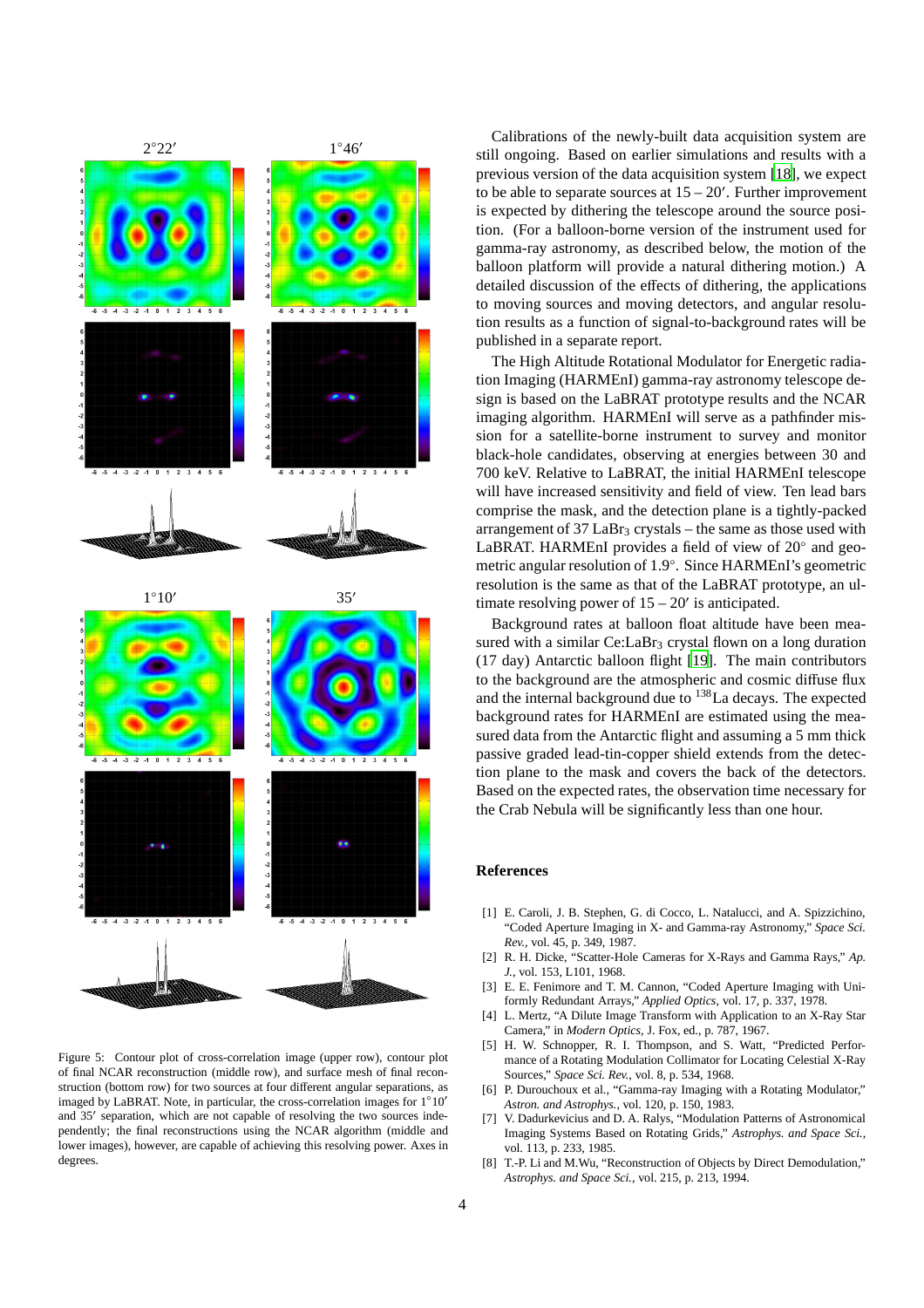- <span id="page-5-0"></span>[9] Y. Chen, T. P. Li, and M.Wu, "Direct Demodulation Technique for Rotating Modulation Collimator Imaging," *Astron. and Astrophys. Suppl.*, vol. 128, p. 363, 1998.
- <span id="page-5-1"></span>[10] B. S. Budden, G. L. Case, and M. L. Cherry, "Angular Resolution Obtained with a LaBr3-based Rotational Modulator," R. B. James, L. A. Franks, and A. Burger, eds., Proc. SPIE, vol. 7449, p. 74490G, 2009.
- <span id="page-5-2"></span>[11] B. Budden, G. L. Case, and M. L. Cherry, "Noise-Compensating Algebraic Reconstruction for a Rotational Modulation Gamma-Ray Imager," submitted to Trans. Nucl. Science, March 2010. [Online]. Available: http://arxiv.org/abs/[1003.5223](http://arxiv.org/abs/1003.5223)
- <span id="page-5-3"></span>[12] R. Barrett et al., *Templates for the Solution of Linear Systems: Building Blocks for Iterative Methods*. Philadelphia, PA: SIAM, 1994.
- <span id="page-5-4"></span>[13] B. Budden, G. Case, and M. Cherry, "Lanthanum Bromide-based Rotational Modulation Gamma Ray Imager," in *IEEE Nuclear Science Symposium Conference Record*, Oct. 2008, p. 2976.
- <span id="page-5-5"></span>[14] G. J. Hurford et al., "The RHESSI Imaging Concept," *Solar Physics*, vol. 210, p. 61, 2002.
- <span id="page-5-6"></span>[15] N. Lund, "Gamma-burst Studies using Long-duration Balloon Flights in the Arctic," *Astrophys. and Space Sci.*, vol. 75, p. 145, 1981.
- <span id="page-5-7"></span>[16] N. Lund, S. Brant, and A. Castro-Tirado, "Gamma-ray Bursts Observed by the WATCH Experiment," in *AIP Conference Proceedings*, vol. 265, p. 53, 1991.
- <span id="page-5-8"></span>[17] Saint-Gobain Crystals, 2010. [Online]. Available: http://[www.detectors.saint-gobain.com](http://www.detectors.saint-gobain.com/)/
- <span id="page-5-9"></span>[18] B. Budden, G. Case, and M. Cherry, "Imaging Results with a LaBr3 based Rotational Modulator," in *IEEE Nuclear Science Symposium Conference Record*, to be published, 2009.
- <span id="page-5-10"></span>[19] B. Budden et al., "Long duration balloon flight exposure of a Ce:LaBr<sub>3</sub> crystal," in *IEEE Nuclear Science Symposium Conference Record*, p. 3347, 2008.

#### **Acknowledgement**

This work has been supported in part by US DOE NNSA Cooperative Agreement DE-FC52-04-NA25683. B. Budden thanks the Louisiana Board of Regents, under agreement NASA/LEQSF(2005-2010)-LaSPACE and NASA/LaSPACE under grant NNG05GH22H, and the Coates Foundation for support during this project.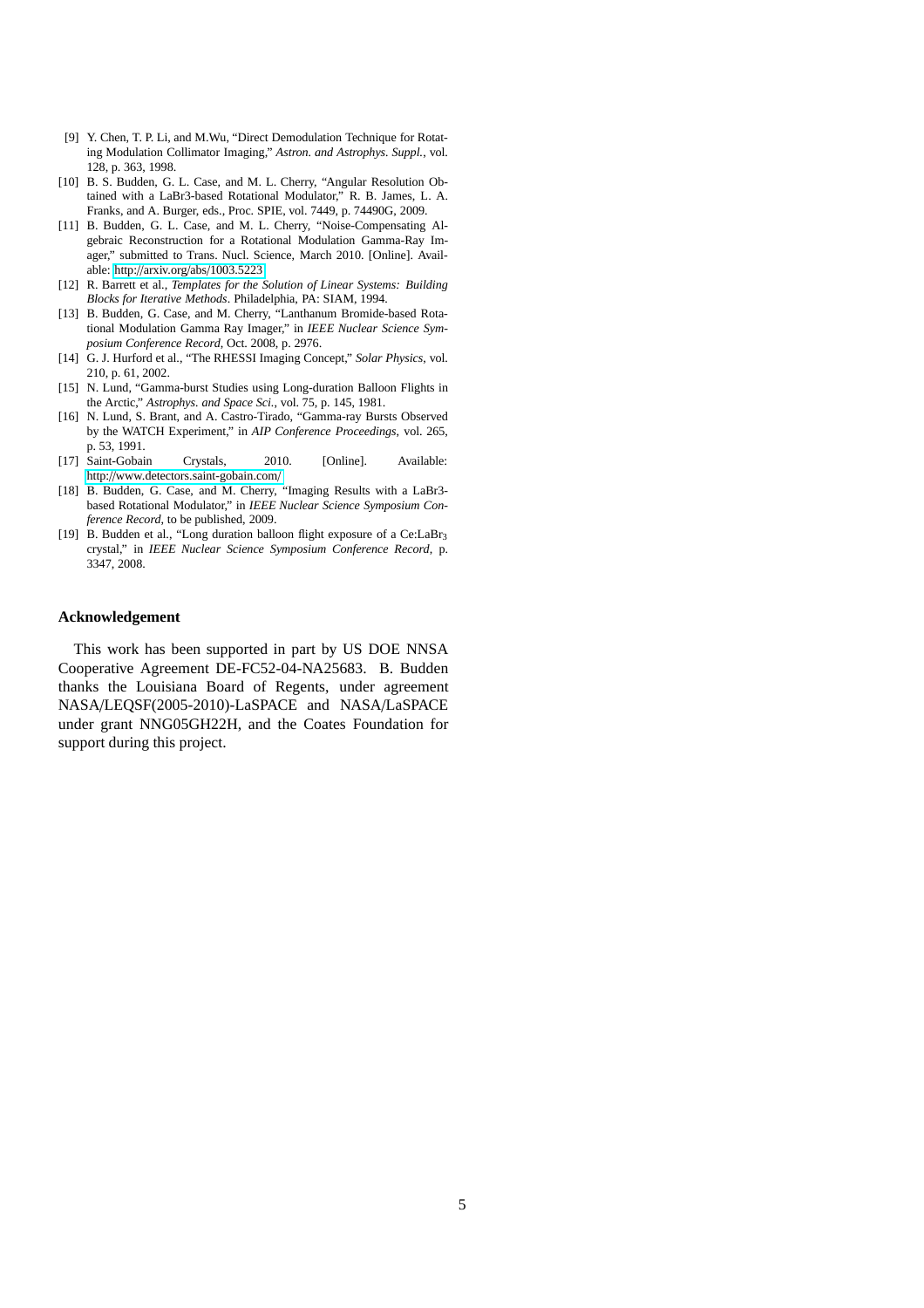This figure "count\_profile\_1.png" is available in "png" format from: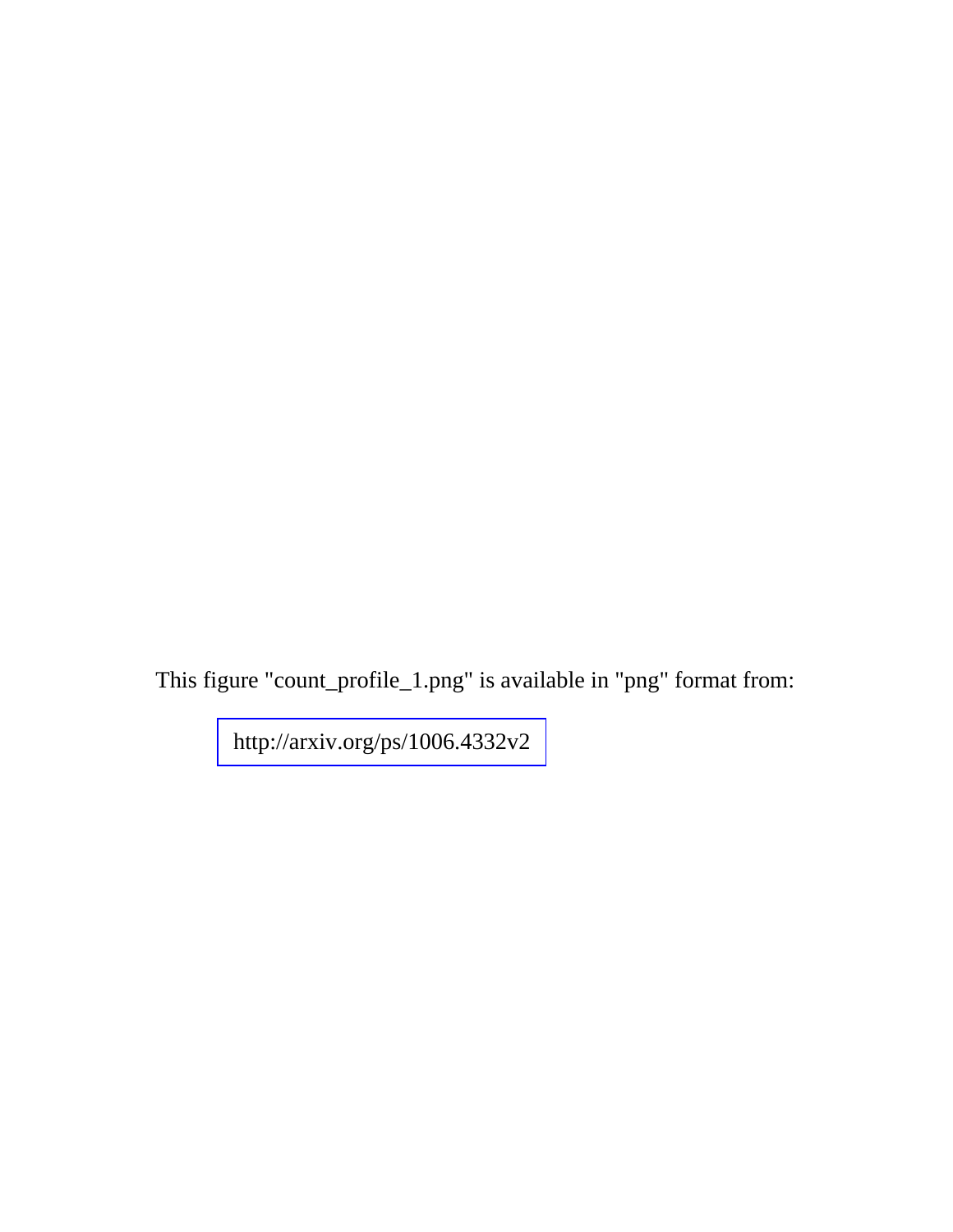This figure "mod\_profiles\_1.png" is available in "png" format from: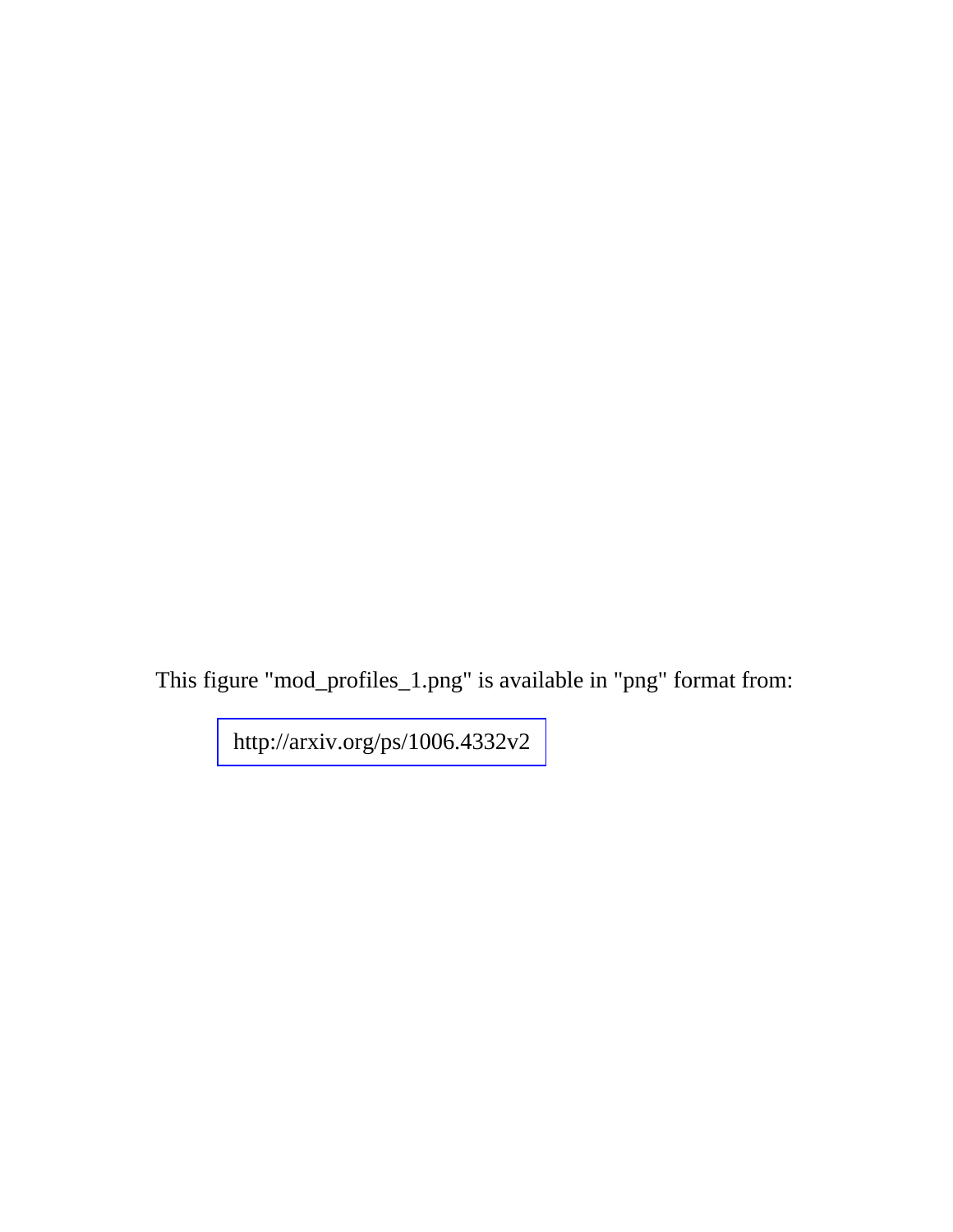This figure "count\_profile\_2.png" is available in "png" format from: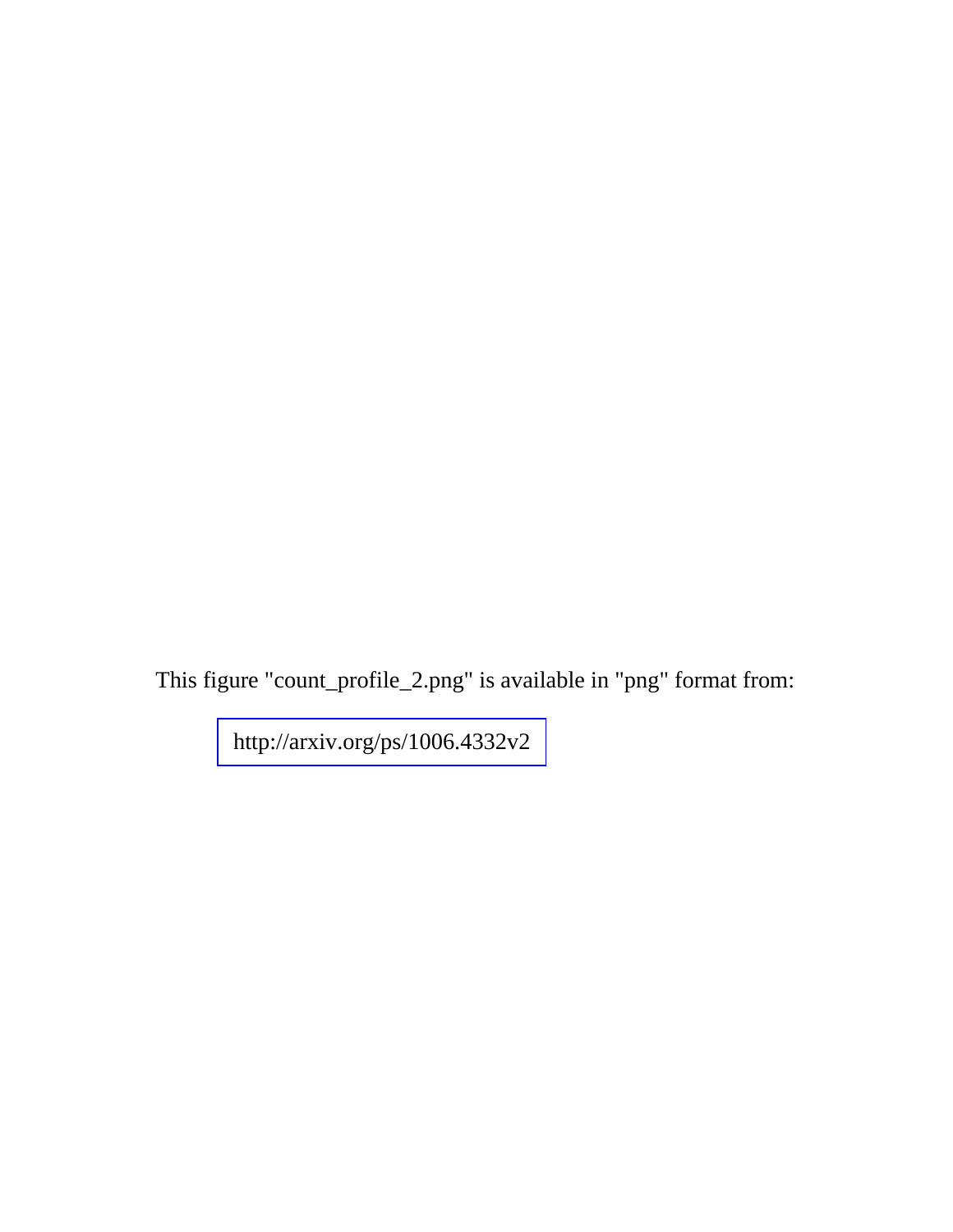This figure "mod\_profiles\_2.png" is available in "png" format from: